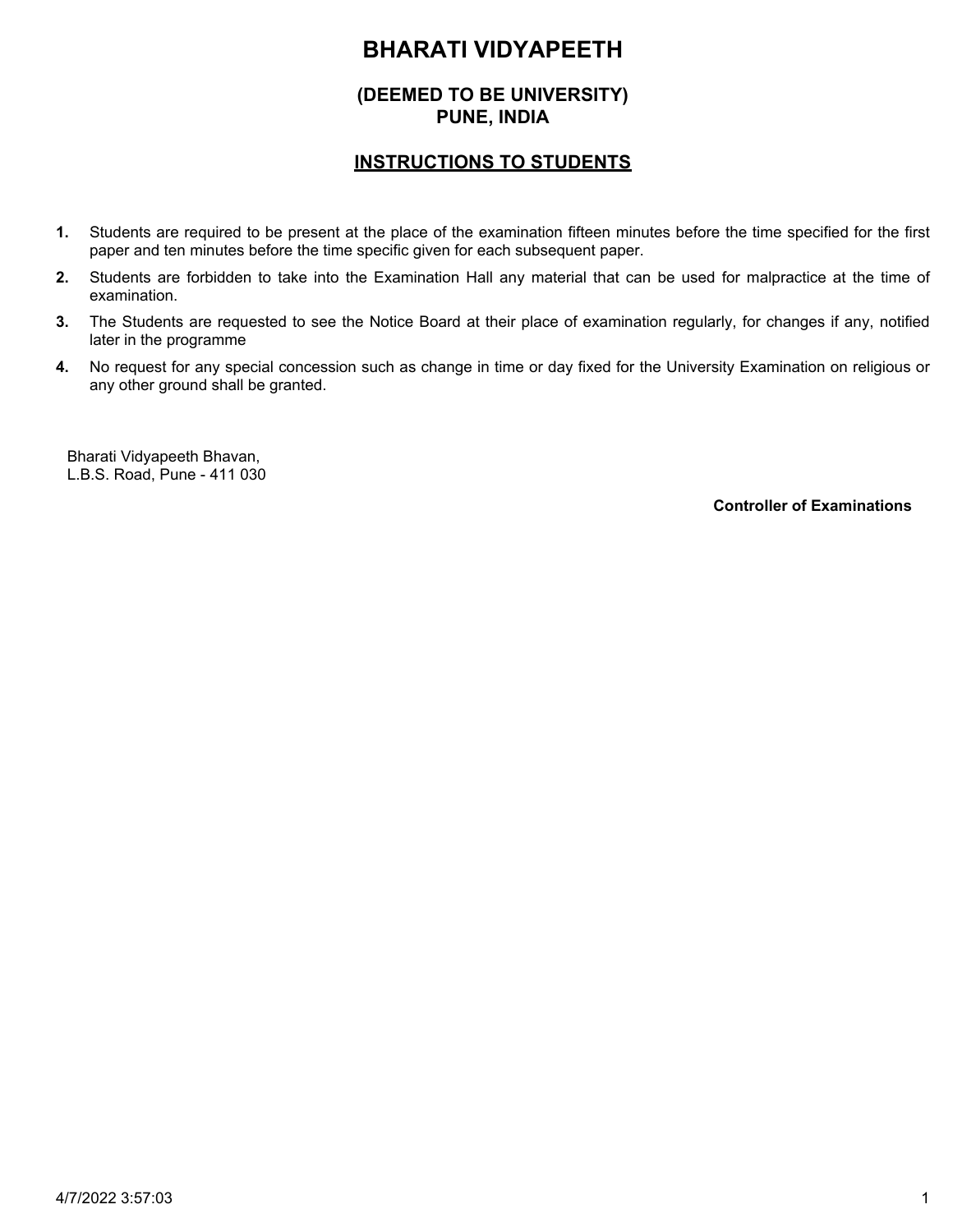## **(DEEMED TO BE UNIVERSITY) PUNE, INDIA**

### **THEORY EXAMINATION TIME TABLE - SUMMER-2022**

#### **CIRCULAR NO. - 65 - 806**

**College / Inst.** ( 12 ) COLLEGE OF NURSING, PUNE **:**

**Course** ( 806 ) BACHELOR OF SCIENCE (NURSING) (2007 COURSE) **:**

**Course Part** : (186 ) S. Y. B. Sc. (Nursing)

**:**

**Branch** 

| Sr. No. | <b>Subject</b><br>Code | <b>Subject</b><br><b>Type</b> | <b>Subject</b>                               | Common | Day       | <b>Date</b>                  | <b>Time</b><br><b>From</b> | Time To |
|---------|------------------------|-------------------------------|----------------------------------------------|--------|-----------|------------------------------|----------------------------|---------|
|         | 992                    | Compulsory                    | ISOCIOLOGY                                   |        | Monday    | 18/04/2022 10:00 AM 01:00 PM |                            |         |
| 2       | 991                    | Compulsory                    | İMEDICAL SURGICAL NURSING-I<br>(Paper: 1)    |        | Wednesday | 20/04/2022 10:00 AM 01:00 PM |                            |         |
| 3       | 993                    | Compulsory                    | COMMUNITY HEALTH NURSING-I                   |        | Friday    | 22/04/2022 10:00 AM 01:00 PM |                            |         |
| 4       | 2962                   | Compulsory                    | IPHARMACOLOGY PATHOLOGY &<br><b>GENETICS</b> |        | Mondav    | 25/04/2022 10:00 AM 01:00 PM |                            |         |
| 5       | 990                    | Compulsory                    | <b>MICROBIOLOGY</b>                          |        | Friday    | 29/04/2022 10:00 AM 01:00 PM |                            |         |

### **THEORY EXAMINATION TIME TABLE - SUMMER-2022**

#### **CIRCULAR NO. - 65 - 806**

**College / Inst.** ( 12 ) COLLEGE OF NURSING, PUNE **:**

**Course** ( 806 ) BACHELOR OF SCIENCE (NURSING) (2007 COURSE) **:**

**Course Part :** ( 187 ) T. Y. B. Sc. (Nursing)

**:**

**Branch** 

| Sr. No. | <b>Subject</b><br>Code | <b>Subject</b><br><b>Type</b> | <b>Subject</b>                                   | <b>Common</b> | Day       | <b>Date</b>                  | <b>Time</b><br><b>From</b> | Time To I |
|---------|------------------------|-------------------------------|--------------------------------------------------|---------------|-----------|------------------------------|----------------------------|-----------|
|         | 994                    | Compulsory                    | <b>IMEDICAL SURGICAL NURSING-II</b>              |               | Tuesday   | 19/04/2022 10:00 AM 01:00 PM |                            |           |
| 2       | 995                    |                               | Compulsory CHILD HEALTH NURSING (Paper: 1)       |               | Thursday  | 21/04/2022 10:00 AM 01:00 PM |                            |           |
| 3       | 996                    | Compulsory                    | MENTAL HEALTH NURSING (Paper: 1)                 |               | Saturday  | 23/04/2022 10:00 AM 01:00 PM |                            |           |
| 4       | 997                    | Compulsory                    | COMMUNICATION & EDUCATIONAL<br><b>TECHNOLOGY</b> |               | Wednesday | 27/04/2022 10:00 AM 01:00 PM |                            |           |
| 5       | 20499                  |                               | Compulsory NURSING RESEARCH & STATISTICS         | C             | Thursday  | 28/04/2022 10:00 AM 01:00 PM |                            |           |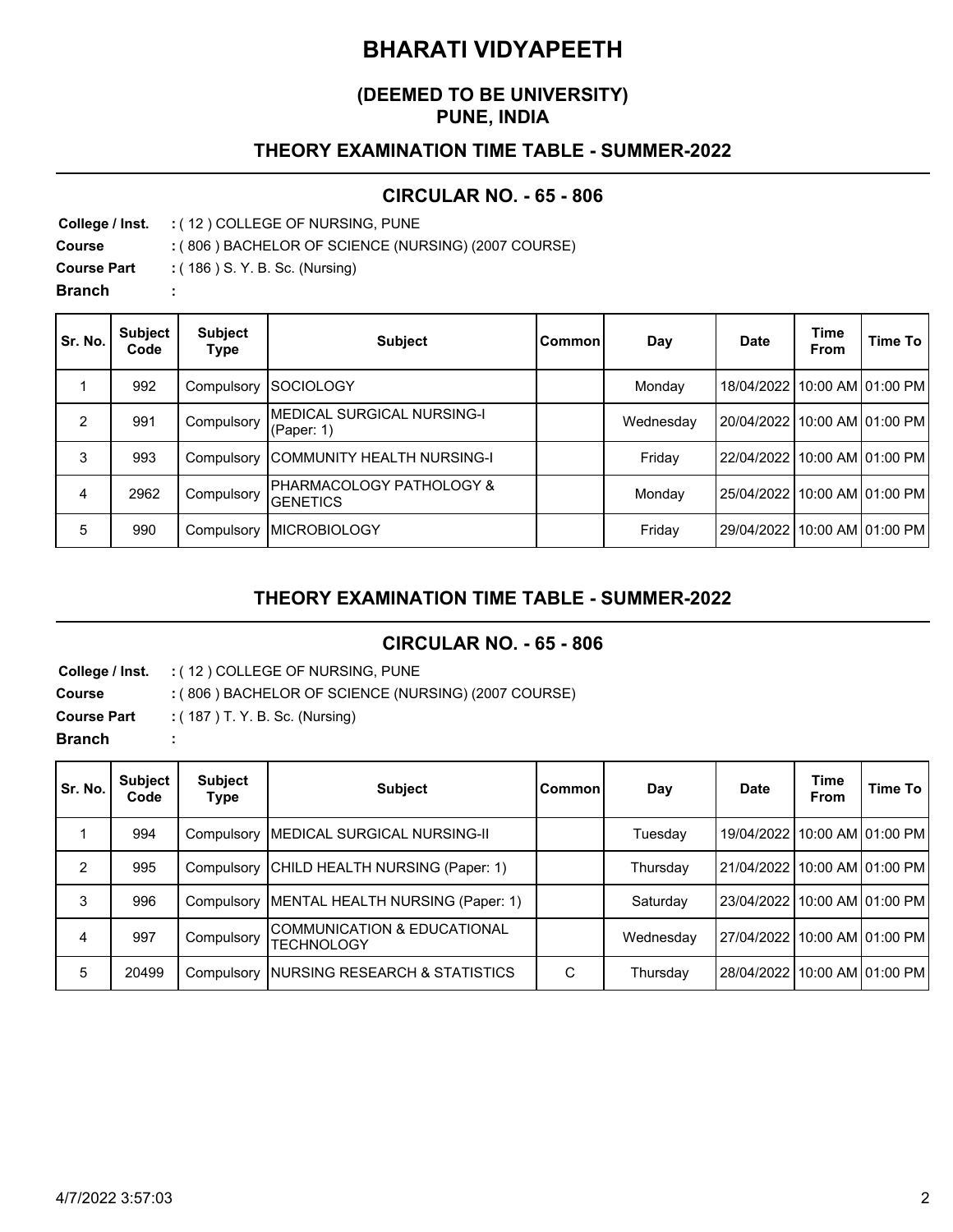## **(DEEMED TO BE UNIVERSITY) PUNE, INDIA**

### **THEORY EXAMINATION TIME TABLE - SUMMER-2022**

#### **CIRCULAR NO. - 65 - 806**

**College / Inst.** ( 12 ) COLLEGE OF NURSING, PUNE **:**

**Course** ( 806 ) BACHELOR OF SCIENCE (NURSING) (2007 COURSE) **:**

**Course Part** : (188) Fourth Year B. Sc. (Nursing)

**:**

**Branch** 

| Sr. No. | <b>Subject</b><br>Code | <b>Subject</b><br>Type | <b>Subject</b>                                           | <b>Common</b> | Day       | <b>Date</b>                  | Time<br>From | Time To |
|---------|------------------------|------------------------|----------------------------------------------------------|---------------|-----------|------------------------------|--------------|---------|
|         | 998                    |                        | Compulsory   MIDWIFERY & OBSTETRICAL NURSING             |               | Mondav    | 18/04/2022 10:00 AM 01:00 PM |              |         |
| 2       | 999                    |                        | Compulsory COMMUNITY HEALTH NURSING-II                   |               | Wednesday | 20/04/2022 10:00 AM 01:00 PM |              |         |
| 3       | 1001                   | Compulsory             | IMANAGEMENT OF NURSING SERVICE<br><b>&amp; EDUCATION</b> |               | Friday    | 22/04/2022110:00 AM101:00 PM |              |         |

### **THEORY EXAMINATION TIME TABLE - SUMMER-2022**

## **CIRCULAR NO. - 65 - 809**

**College / Inst.** ( 12 ) COLLEGE OF NURSING, PUNE **:**

**Course** ( 809 ) MASTER OF SCIENCE (NURSING) (2008 COURSE) **:**

- **Course Part** ( 701 ) First Year M.Sc. Nursing **:**
- **Branch** ( 120 ) MEDICAL SURGICAL NURSING **:**

| Sr. No. | <b>Subject</b><br>Code | <b>Subject</b><br><b>Type</b> | <b>Subject</b>                                                                   | Common | Day       | <b>Date</b>                  | <b>Time</b><br><b>From</b> | Time To |
|---------|------------------------|-------------------------------|----------------------------------------------------------------------------------|--------|-----------|------------------------------|----------------------------|---------|
|         | 3639                   |                               | Compulsory INURSING EDUCATION                                                    |        | Wednesday | 01/06/2022 10:00 AM 01:00 PM |                            |         |
| 2       | 3640                   |                               | Compulsory ADVANCE NURSING PRACTICE                                              |        | Thursday  | 02/06/2022 10:00 AM 01:00 PM |                            |         |
| 3       | 3641                   | Compulsory                    | CLINICAL SPECIALITY- I MEDICAL<br>SURGICAL NURSING (P-P:100/50)(P-<br>IA:100/50) |        | Friday    | 03/06/2022 10:00 AM 01:00 PM |                            |         |
| 4       | 3646                   |                               | Compulsory NURSING RESEARCH & STATISTICS                                         |        | Saturday  | 04/06/2022 10:00 AM 01:00 PM |                            |         |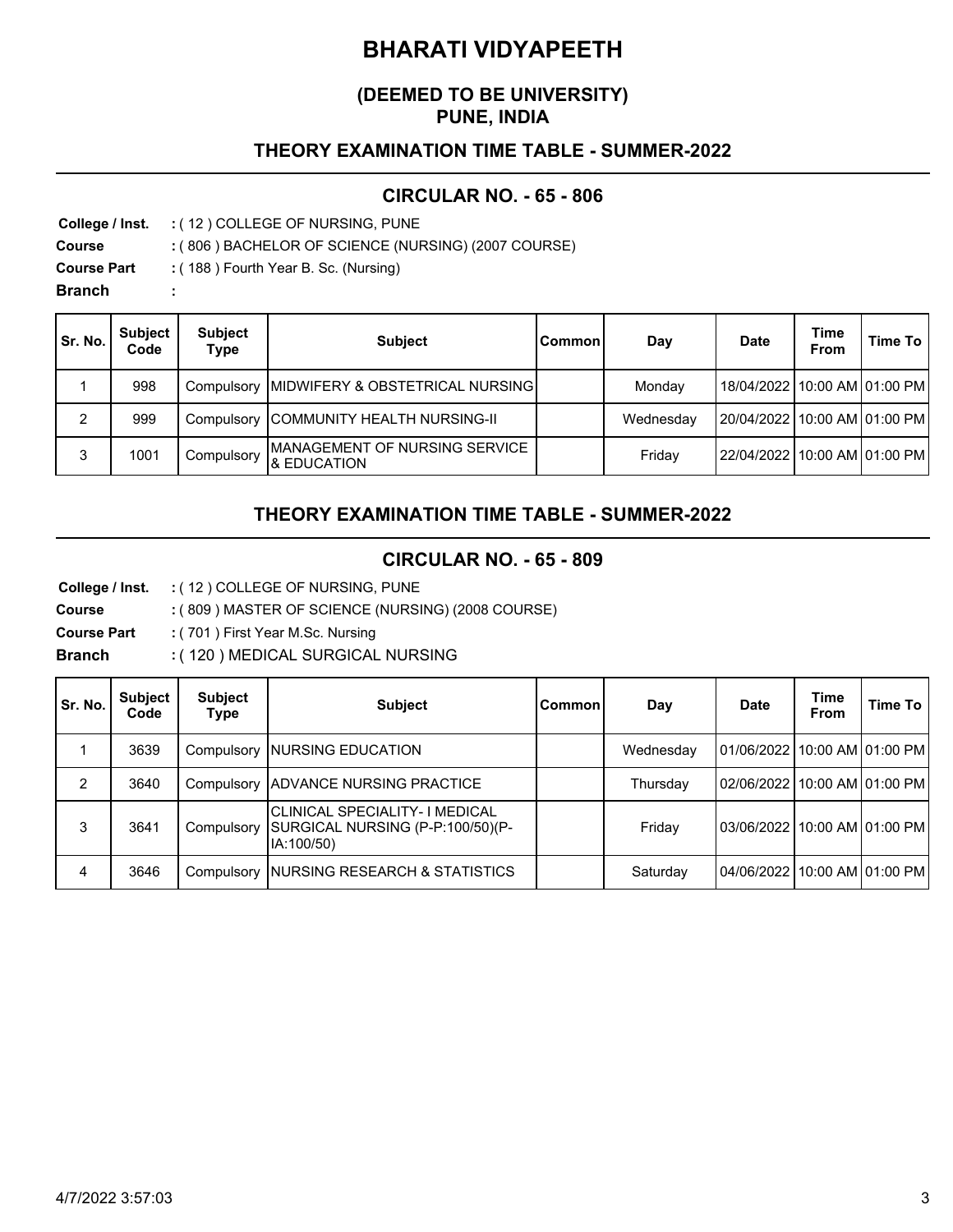## **(DEEMED TO BE UNIVERSITY) PUNE, INDIA**

### **THEORY EXAMINATION TIME TABLE - SUMMER-2022**

#### **CIRCULAR NO. - 65 - 809**

**College / Inst.** ( 12 ) COLLEGE OF NURSING, PUNE **:**

**Course** ( 809 ) MASTER OF SCIENCE (NURSING) (2008 COURSE) **:**

**Course Part** ( 701 ) First Year M.Sc. Nursing **:**

**Branch** ( 121 ) OBSTETRIC & GYNAECOLOGICAL NURSING **:**

| Sr. No. | <b>Subject</b><br>Code | <b>Subject</b><br>Type | <b>Subject</b>                                                                              | <b>Common</b> | Day       | <b>Date</b>                  | <b>Time</b><br>From | Time To |
|---------|------------------------|------------------------|---------------------------------------------------------------------------------------------|---------------|-----------|------------------------------|---------------------|---------|
|         | 3639                   |                        | Compulsory INURSING EDUCATION                                                               |               | Wednesday | 01/06/2022 10:00 AM 01:00 PM |                     |         |
| 2       | 3640                   |                        | Compulsory ADVANCE NURSING PRACTICE                                                         |               | Thursday  | 02/06/2022 10:00 AM 01:00 PM |                     |         |
| 3       | 3642                   | Compulsory             | CLINICAL SPECIALITY- I OBSTETRIC &<br> GYNAECOLOGICAL NURSING (P-<br>P:100/50)(P-IA:100/50) |               | Friday    | 03/06/2022 10:00 AM 01:00 PM |                     |         |
| 4       | 3646                   |                        | Compulsory NURSING RESEARCH & STATISTICS                                                    |               | Saturday  | 04/06/2022 10:00 AM 01:00 PM |                     |         |

# **THEORY EXAMINATION TIME TABLE - SUMMER-2022**

## **CIRCULAR NO. - 65 - 809**

- **College / Inst.** ( 12 ) COLLEGE OF NURSING, PUNE **:**
- **Course** ( 809 ) MASTER OF SCIENCE (NURSING) (2008 COURSE) **:**
- **Course Part** ( 701 ) First Year M.Sc. Nursing **:**
- **Branch** ( 122 ) CHILD HEALTH (PAEDIATRIC) NURSING **:**

| Sr. No. | <b>Subject</b><br>Code | <b>Subject</b><br><b>Type</b> | <b>Subject</b>                                                                             | lCommon i | Day       | Date                         | <b>Time</b><br><b>From</b> | Time To I |
|---------|------------------------|-------------------------------|--------------------------------------------------------------------------------------------|-----------|-----------|------------------------------|----------------------------|-----------|
|         | 3639                   |                               | Compulsory INURSING EDUCATION                                                              |           | Wednesday | 01/06/2022 10:00 AM 01:00 PM |                            |           |
| 2       | 3640                   | Compulsory                    | <b>ADVANCE NURSING PRACTICE</b>                                                            |           | Thursday  | 02/06/2022 10:00 AM 01:00 PM |                            |           |
| 3       | 3643                   | Compulsory                    | CLINICAL SPECIALITY- I CHILD HEALTHI<br>(PAEDIATRIC) NURSING (P-P:100/50)(P-<br>IA:100/50) |           | Friday    | 03/06/2022 10:00 AM 01:00 PM |                            |           |
| 4       | 3646                   |                               | Compulsory NURSING RESEARCH & STATISTICS                                                   |           | Saturday  | 04/06/2022 10:00 AM 01:00 PM |                            |           |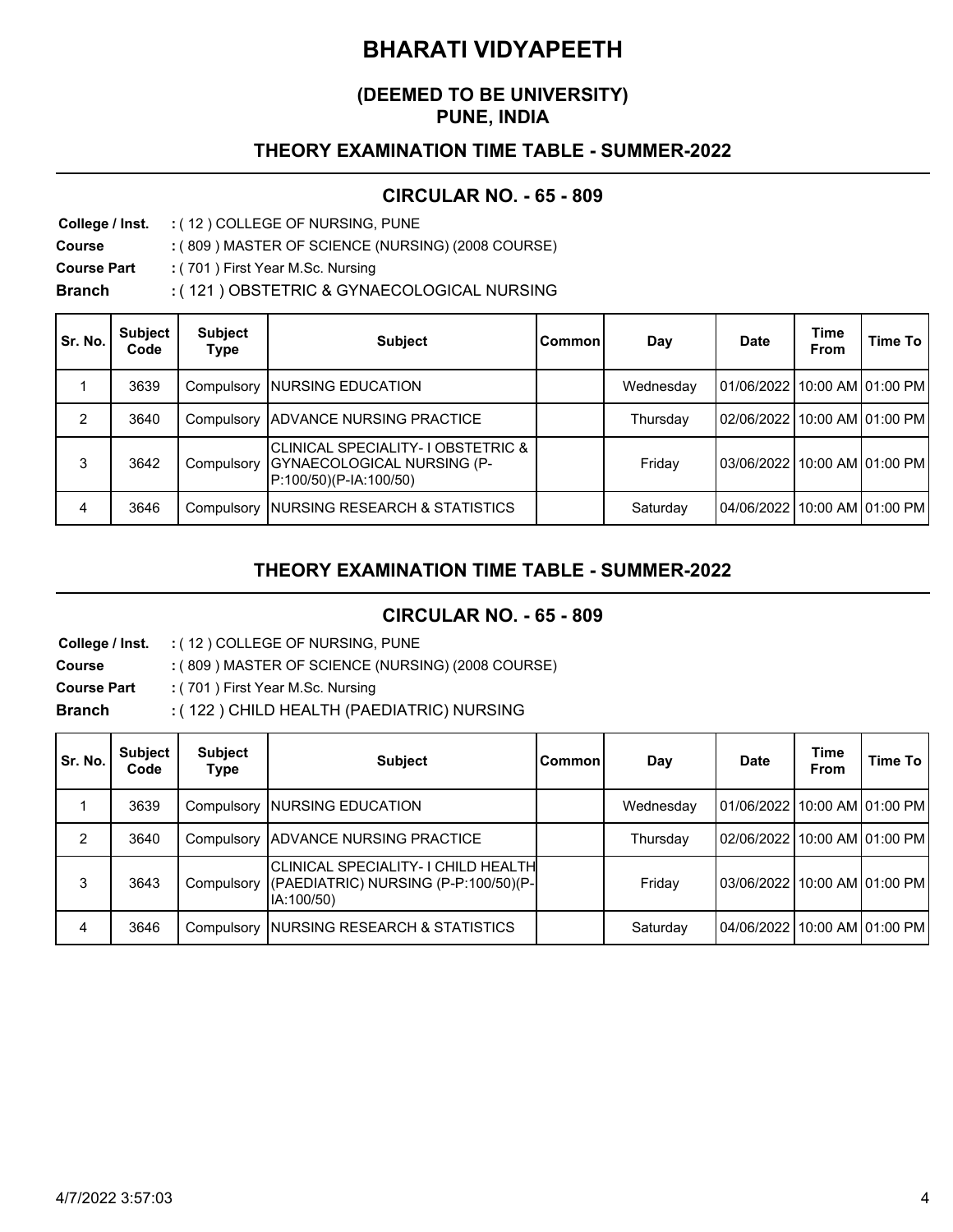## **(DEEMED TO BE UNIVERSITY) PUNE, INDIA**

### **THEORY EXAMINATION TIME TABLE - SUMMER-2022**

#### **CIRCULAR NO. - 65 - 809**

**College / Inst.** ( 12 ) COLLEGE OF NURSING, PUNE **:**

**Course** ( 809 ) MASTER OF SCIENCE (NURSING) (2008 COURSE) **:**

**Course Part** ( 701 ) First Year M.Sc. Nursing **:**

**Branch** ( 123 ) MENTAL HEALTH (PSYCHIATRIC) NURSING **:**

| Sr. No. | <b>Subject</b><br>Code | <b>Subject</b><br><b>Type</b> | <b>Subject</b>                                                                                     | <b>Common</b> | Day       | Date                         | <b>Time</b><br><b>From</b> | Time To |
|---------|------------------------|-------------------------------|----------------------------------------------------------------------------------------------------|---------------|-----------|------------------------------|----------------------------|---------|
|         | 3639                   | Compulsory                    | INURSING EDUCATION                                                                                 |               | Wednesday | 01/06/2022 10:00 AM 01:00 PM |                            |         |
| 2       | 3640                   | Compulsory                    | <b>ADVANCE NURSING PRACTICE</b>                                                                    |               | Thursday  | 02/06/2022 10:00 AM 01:00 PM |                            |         |
| 3       | 3644                   | Compulsory                    | <b>CLINICAL SPECIALITY- I MENTAL</b><br>HEALTH (PSYCHIATRIC) NURSING (P-<br>P:100/50)(P-IA:100/50) |               | Friday    | 03/06/2022 10:00 AM 01:00 PM |                            |         |
| 4       | 3646                   | Compulsory                    | NURSING RESEARCH & STATISTICS                                                                      |               | Saturday  | 04/06/2022 10:00 AM 01:00 PM |                            |         |

## **THEORY EXAMINATION TIME TABLE - SUMMER-2022**

## **CIRCULAR NO. - 65 - 809**

- **College / Inst.** ( 12 ) COLLEGE OF NURSING, PUNE **:**
- **Course** ( 809 ) MASTER OF SCIENCE (NURSING) (2008 COURSE) **:**
- **Course Part** ( 701 ) First Year M.Sc. Nursing **:**
- **Branch** ( 124 ) COMMUNITY HEALTH NURSING **:**

| Sr. No. | <b>Subject</b><br>Code | <b>Subject</b><br>Type | <b>Subject</b>                                                                   | <b>Common</b> | Day       | <b>Date</b>                  | <b>Time</b><br><b>From</b> | Time To |
|---------|------------------------|------------------------|----------------------------------------------------------------------------------|---------------|-----------|------------------------------|----------------------------|---------|
|         | 3639                   |                        | Compulsory INURSING EDUCATION                                                    |               | Wednesday | 01/06/2022 10:00 AM 01:00 PM |                            |         |
| 2       | 3640                   |                        | Compulsory ADVANCE NURSING PRACTICE                                              |               | Thursday  | 02/06/2022 10:00 AM 01:00 PM |                            |         |
| 3       | 3645                   | Compulsory             | CLINICAL SPECIALITY- I COMMUNITY<br>HEALTH NURSING (P-P:100/50)(P-<br>IA:100/50) |               | Friday    | 03/06/2022 10:00 AM 01:00 PM |                            |         |
| 4       | 3646                   |                        | Compulsory NURSING RESEARCH & STATISTICS                                         |               | Saturday  | 04/06/2022 10:00 AM 01:00 PM |                            |         |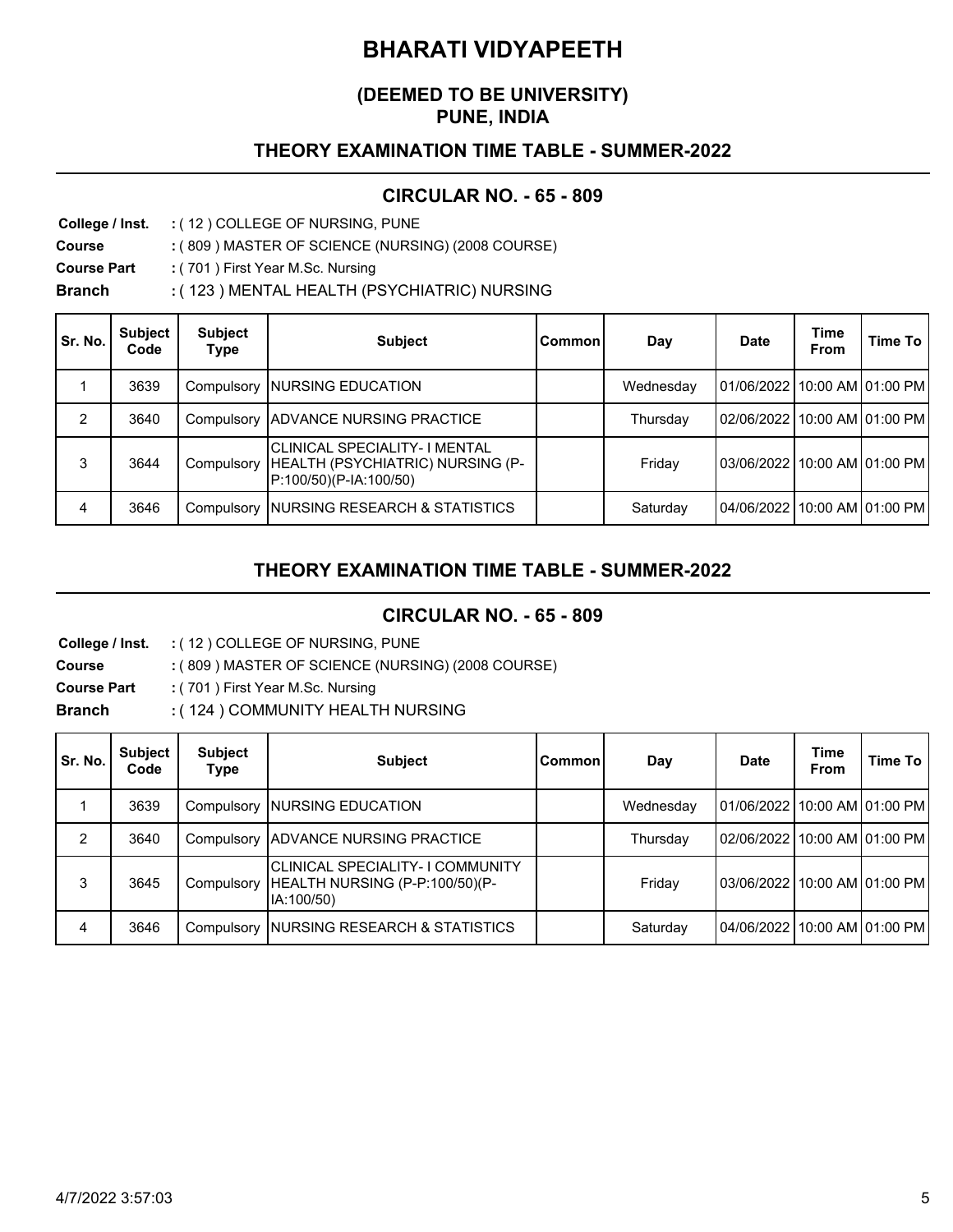## **(DEEMED TO BE UNIVERSITY) PUNE, INDIA**

### **THEORY EXAMINATION TIME TABLE - SUMMER-2022**

#### **CIRCULAR NO. - 65 - 809**

**College / Inst.** ( 12 ) COLLEGE OF NURSING, PUNE **:**

**Course** ( 809 ) MASTER OF SCIENCE (NURSING) (2008 COURSE) **:**

**Course Part** ( 702 ) Second Year M.Sc. Nursing **:**

**Branch** ( 120 ) MEDICAL SURGICAL NURSING **:**

| Sr. No. | <b>Subject</b><br>Code | <b>Subject</b><br>Type | <b>Subject</b>                                             | Common | Dav       | Date                         | <b>Time</b><br>From | Time To |
|---------|------------------------|------------------------|------------------------------------------------------------|--------|-----------|------------------------------|---------------------|---------|
|         | 3647                   |                        | Compulsory NURSING MANAGEMENT                              |        | Mondav    | 25/04/2022 10:00 AM 01:00 PM |                     |         |
| ົ<br>∠  | 3649                   | Compulsory             | CLINICAL SPECIALITY- II MEDICAL<br><b>SURGICAL NURSING</b> |        | Wednesday | 27/04/2022110:00 AM101:00 PM |                     |         |

### **THEORY EXAMINATION TIME TABLE - SUMMER-2022**

#### **CIRCULAR NO. - 65 - 809**

- **College / Inst.** ( 12 ) COLLEGE OF NURSING, PUNE **:**
- **Course** ( 809 ) MASTER OF SCIENCE (NURSING) (2008 COURSE) **:**
- **Course Part** ( 702 ) Second Year M.Sc. Nursing **:**

**Branch** ( 121 ) OBSTETRIC & GYNAECOLOGICAL NURSING **:**

| Sr. No. | <b>Subject</b><br>Code | <b>Subject</b><br>Type | <b>Subject</b>                                                          | Common | Day       | <b>Date</b>                        | <b>Time</b><br>From | Time To I |
|---------|------------------------|------------------------|-------------------------------------------------------------------------|--------|-----------|------------------------------------|---------------------|-----------|
|         | 3647                   |                        | Compulsory NURSING MANAGEMENT                                           |        | Mondav    | 25/04/2022 10:00 AM 01:00 PM       |                     |           |
|         | 3650                   | Compulsory             | CLINICAL SPECIALITY- II OBSTETRIC &  <br><b>IGYNAECOLOGICAL NURSING</b> |        | Wednesdav | l 27/04/2022   10:00 AM   01:00 PM |                     |           |

#### **THEORY EXAMINATION TIME TABLE - SUMMER-2022**

### **CIRCULAR NO. - 65 - 809**

**College / Inst.** ( 12 ) COLLEGE OF NURSING, PUNE **:**

**Course** ( 809 ) MASTER OF SCIENCE (NURSING) (2008 COURSE) **:**

- **Course Part** ( 702 ) Second Year M.Sc. Nursing **:**
- **Branch** ( 122 ) CHILD HEALTH (PAEDIATRIC) NURSING **:**

| Sr. No. | <b>Subject</b><br>Code | <b>Subject</b><br>Type | <b>Subject</b>                                                          | <b>Common</b> | Day       | <b>Date</b>                      | Time<br>From | Time To |
|---------|------------------------|------------------------|-------------------------------------------------------------------------|---------------|-----------|----------------------------------|--------------|---------|
|         | 3647                   |                        | Compulsory NURSING MANAGEMENT                                           |               | Mondav    | 25/04/2022   10:00 AM   01:00 PM |              |         |
|         | 3651                   |                        | CLINICAL SPECIALITY- II CHILD<br>Compulsory HEALTH (PAEDIATRIC) NURSING |               | Wednesdav | 27/04/2022   10:00 AM 01:00 PM   |              |         |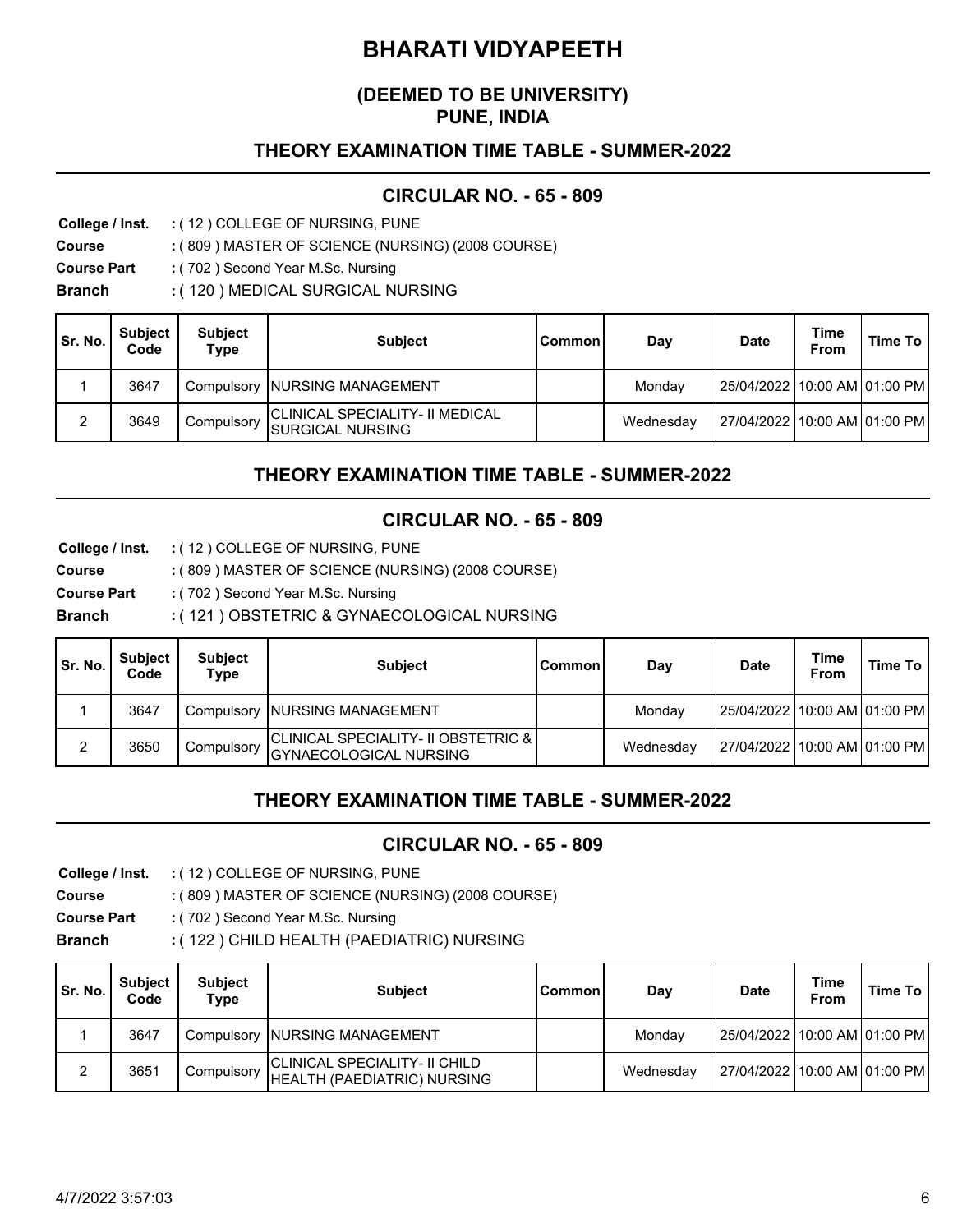## **(DEEMED TO BE UNIVERSITY) PUNE, INDIA**

### **THEORY EXAMINATION TIME TABLE - SUMMER-2022**

#### **CIRCULAR NO. - 65 - 809**

**College / Inst.** ( 12 ) COLLEGE OF NURSING, PUNE **:**

**Course** ( 809 ) MASTER OF SCIENCE (NURSING) (2008 COURSE) **:**

**Course Part** ( 702 ) Second Year M.Sc. Nursing **:**

**Branch** ( 123 ) MENTAL HEALTH (PSYCHIATRIC) NURSING **:**

| Sr. No. | <b>Subject</b><br>Code | <b>Subject</b><br>Type | <b>Subject</b>                                                               | Common | Day       | <b>Date</b>                  | <b>Time</b><br>From | Time To |
|---------|------------------------|------------------------|------------------------------------------------------------------------------|--------|-----------|------------------------------|---------------------|---------|
|         | 3647                   |                        | Compulsory NURSING MANAGEMENT                                                |        | Mondav    | 25/04/2022 10:00 AM 01:00 PM |                     |         |
| 2       | 3652                   | Compulsory             | <b>CLINICAL SPECIALITY- II MENTAL</b><br><b>HEALTH (PSYCHIATRIC) NURSING</b> |        | Wednesday | 27/04/2022 10:00 AM 01:00 PM |                     |         |

### **THEORY EXAMINATION TIME TABLE - SUMMER-2022**

#### **CIRCULAR NO. - 65 - 809**

- **College / Inst.** ( 12 ) COLLEGE OF NURSING, PUNE **:**
- **Course** ( 809 ) MASTER OF SCIENCE (NURSING) (2008 COURSE) **:**
- **Course Part** ( 702 ) Second Year M.Sc. Nursing **:**

**Branch** ( 124 ) COMMUNITY HEALTH NURSING **:**

| Sr. No. | <b>Subject</b><br>Code | <b>Subject</b><br>Type | <b>Subject</b>                                                    | Common | Day       | <b>Date</b>                  | <b>Time</b><br><b>From</b> | Time To |
|---------|------------------------|------------------------|-------------------------------------------------------------------|--------|-----------|------------------------------|----------------------------|---------|
|         | 3647                   |                        | Compulsory NURSING MANAGEMENT                                     |        | Mondav    | 25/04/2022 10:00 AM 01:00 PM |                            |         |
|         | 3653                   | Compulsory             | <b>CLINICAL SPECIALITY- II COMMUNITY</b><br><b>HEALTH NURSING</b> |        | Wednesdav | 27/04/2022110:00 AM101:00 PM |                            |         |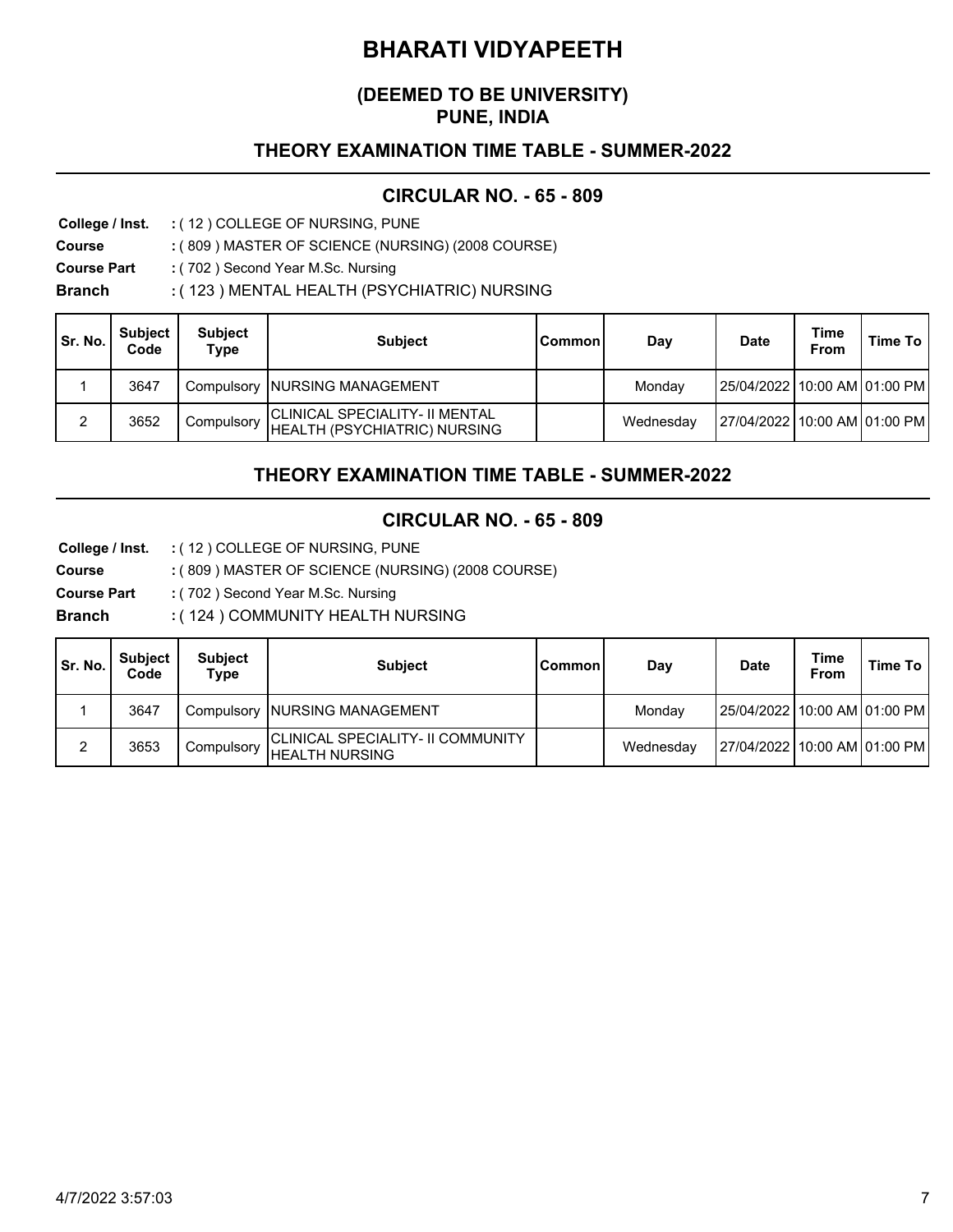# **(DEEMED TO BE UNIVERSITY) PUNE, INDIA**

### **THEORY EXAMINATION TIME TABLE - SUMMER-2022**

#### **CIRCULAR NO. - 65 - 810**

**College / Inst.** ( 12 ) COLLEGE OF NURSING, PUNE **:**

**Course** ( 810 ) POST BASIC BACHELOR OF SCIENCE (NURSING) **:**

**Course Part :** (869 ) F. Y. P. B. B. Sc. (Nursing)

**:**

**Branch** 

| Sr. No.        | <b>Subject</b><br>Code | <b>Subject</b><br><b>Type</b> | <b>Subject</b>                                                  | <b>Common</b> | Day       | <b>Date</b>                   | Time<br><b>From</b> | Time To            |
|----------------|------------------------|-------------------------------|-----------------------------------------------------------------|---------------|-----------|-------------------------------|---------------------|--------------------|
| 1              | 5661                   | Compulsory                    | MATERNAL NURSING (T:75/37.5,<br>IA:25/12.5)                     |               | Wednesday | 04/05/2022                    |                     | 10:00 AM 01:00 PM  |
| 2              | 5660                   | Compulsory                    | MICROBIOLOGY (T:75/37.5, IA:25/12.5)                            |               | Tuesday   | 31/05/2022                    |                     | 10:00 AM 01:00 PM  |
| 3              | 5656                   | Compulsory                    | <b>NURSING FOUNDATION</b>                                       |               | Wednesday | 01/06/2022 10:00 AM 111:30 AM |                     |                    |
| 4              | 5657                   | Compulsory                    | <b>NUTRITION &amp; DIETETICS</b>                                |               | Thursday  | 02/06/2022                    |                     | 10:00 AM 111:30 AM |
| 5              | 5659                   | Compulsory                    | PSYCHOLOGY (T:75/37.5, IA:25/12.5)                              |               | Friday    | 03/06/2022                    |                     | 10:00 AM 01:00 PM  |
| 6              | 5658                   | Compulsory                    | <b>BIOCHEMISTRY &amp; BIOPHYSICS</b><br>(T:75/37.5, IA:25/12.5) |               | Monday    | 06/06/2022                    |                     | 10:00 AM 01:00 PM  |
| $\overline{7}$ | 5662                   | Compulsory                    | CHILD HEALTH NURSING (T:75/37.5,<br>IA:25/12.5)                 |               | Tuesday   | 07/06/2022                    |                     | 10:00 AM 01:00 PM  |
| 8              | 5663                   | Compulsory                    | MEDICAL SURGICAL NURSING<br>(T:75/37.5, IA:25/12.5)             |               | Wednesday | 08/06/2022                    |                     | 10:00 AM 01:00 PM  |
| 9              | 5664                   | Compulsory                    | ENGLISH (T:75/30, IA:25/10)                                     |               | Thursday  | 09/06/2022                    |                     | 10:00 AM 01:00 PM  |

## **THEORY EXAMINATION TIME TABLE - SUMMER-2022**

#### **CIRCULAR NO. - 65 - 810**

- **College / Inst.** ( 12 ) COLLEGE OF NURSING, PUNE **:**
- **Course** ( 810 ) POST BASIC BACHELOR OF SCIENCE (NURSING) **:**
- **Course Part :(** 870 ) S. Y. P. B. B. Sc. (Nursing)

**:**

**Branch** 

J.

| Sr. No. | <b>Subject</b><br>Code | <b>Subject</b><br><b>Type</b> | <b>Subject</b>                                     | <b>Common</b> | Day      | <b>Date</b>                    | <b>Time</b><br><b>From</b> | Time To |
|---------|------------------------|-------------------------------|----------------------------------------------------|---------------|----------|--------------------------------|----------------------------|---------|
|         | 5665                   | Compulsory                    | <b>SOCIOLOGY</b>                                   |               | Tuesday  | 19/04/2022 10:00 AM 01:00 PM   |                            |         |
| 2       | 5666                   |                               | Compulsory COMMUNITY HEALTH NURSING                |               | Thursday | 21/04/2022   10:00 AM 01:00 PM |                            |         |
| 3       | 5667                   |                               | Compulsory   MENTAL HEALTH NURSING                 |               | Saturday | 23/04/2022110:00 AM101:00 PM1  |                            |         |
| 4       | 5669                   | Compulsory                    | IINTRODUCTION TO NURSING<br><b>ADMINISTRATION</b>  |               | Thursday | 28/04/2022   10:00 AM 01:00 PM |                            |         |
| 5       | 5668                   | Compulsory                    | <b>INTRODUCTION TO NURSING</b><br><b>EDUCATION</b> |               | Friday   | 29/04/2022110:00 AM101:00 PM1  |                            |         |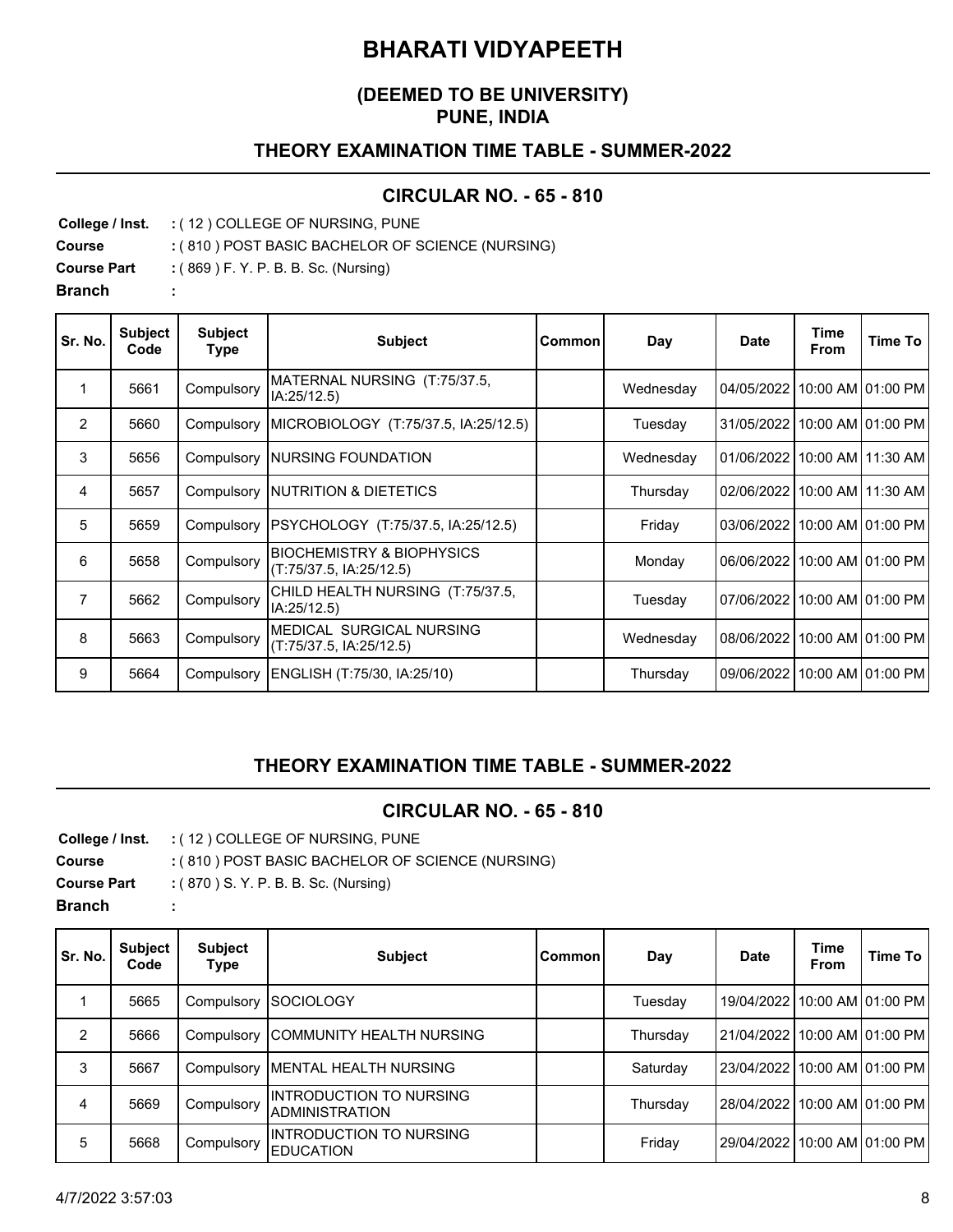## **(DEEMED TO BE UNIVERSITY) PUNE, INDIA**

## **THEORY EXAMINATION TIME TABLE - SUMMER-2022**

## **CIRCULAR NO. - 65 - 13009**

**College / Inst.** ( 12 ) COLLEGE OF NURSING, PUNE **:**

**Course** ( 13009 ) BACHELOR OF SCIENCE (NURSING) (2019 COURSE) **:**

**Course Part** : (2186) F. Y. B. Sc. (Nursing)

**:**

**Branch** 

| Sr. No. | <b>Subject</b><br>Code | <b>Subject</b><br><b>Type</b> | <b>Subject</b>                  | <b>Common</b> | Day       | <b>Date</b>                  | <b>Time</b><br><b>From</b> | Time To |
|---------|------------------------|-------------------------------|---------------------------------|---------------|-----------|------------------------------|----------------------------|---------|
|         | 22421                  | Compulsory                    | <b>ANATOMY &amp; PHYSIOLOGY</b> |               | Tuesday   | 31/05/2022 10:00 AM 01:00 PM |                            |         |
| 2       | 22422                  | Compulsory                    | NUTRITION & BIOCHEMISTRY        |               | Wednesday | 01/06/2022 10:00 AM 01:00 PM |                            |         |
| 3       | 22423                  | Compulsory                    | <b>NURSING FOUNDATIONS</b>      |               | Thursday  | 02/06/2022110:00 AM101:00 PM |                            |         |
| 4       | 22424                  | Compulsory                    | <b>PSYCHOLOGY</b>               |               | Friday    | 03/06/2022 10:00 AM 01:00 PM |                            |         |
| 5       | 22425                  | Compulsory                    | <b>MICROBIOLOGY</b>             |               | Monday    | 06/06/2022 10:00 AM 01:00 PM |                            |         |

# **THEORY EXAMINATION TIME TABLE - SUMMER-2022**

#### **CIRCULAR NO. - 65 - 13009**

**College / Inst.** ( 12 ) COLLEGE OF NURSING, PUNE **:**

**Course** ( 13009 ) BACHELOR OF SCIENCE (NURSING) (2019 COURSE) **:**

**Course Part :(** 2187 ) S. Y. B. Sc. (Nursing) **:**

#### **Branch**

| Sr. No. | <b>Subject</b><br>Code | <b>Subject</b><br>Type | <b>Subject</b>                                              | <b>Common</b> | Day       | <b>Date</b>                  | <b>Time</b><br><b>From</b> | Time To |
|---------|------------------------|------------------------|-------------------------------------------------------------|---------------|-----------|------------------------------|----------------------------|---------|
|         | 22428                  | Compulsory             | <b>SOCIOLOGY</b>                                            |               | Mondav    | 18/04/2022 10:00 AM 01:00 PM |                            |         |
| 2       | 22429                  |                        | Compulsory   MEDICAL SURGICAL NURSING-I                     |               | Wednesday | 20/04/2022 10:00 AM 01:00 PM |                            |         |
| 3       | 22431                  |                        | Compulsory COMMUNITY HEALTH NURSING-I                       |               | Friday    | 22/04/2022 10:00 AM 01:00 PM |                            |         |
| 4       | 22430                  | Compulsory             | PHARMACOLOGY, PATHOLOGY &<br><b>GENETICS</b>                |               | Monday    | 25/04/2022 10:00 AM 01:00 PM |                            |         |
| 5       | 22432                  | Compulsory             | <b>COMMUNICATION &amp; EDUCATIONAL</b><br><b>TECHNOLOGY</b> |               | Wednesday | 27/04/2022 10:00 AM 01:00 PM |                            |         |